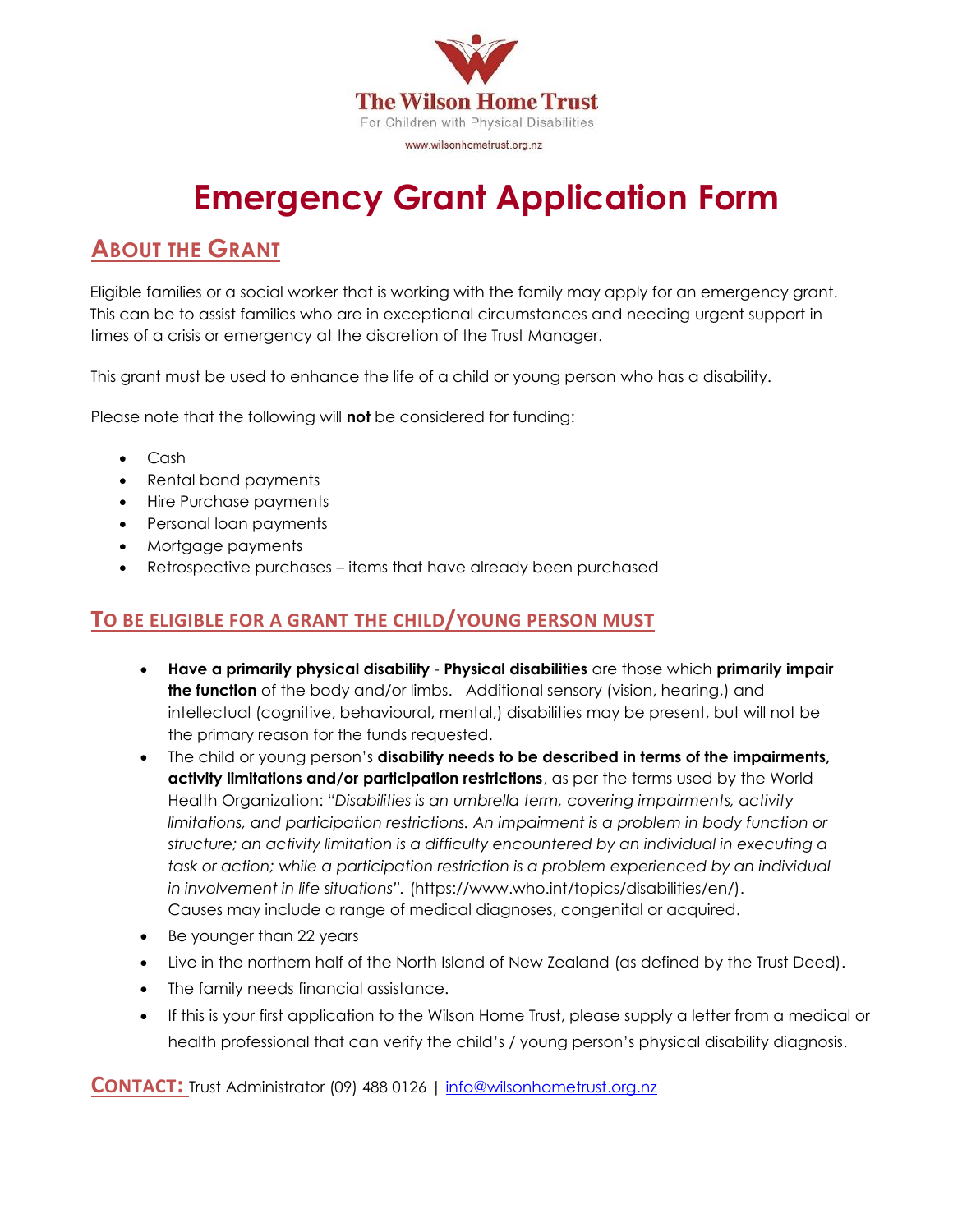## **Emergency Grant Application Form**

| <b>APPLICANT'S DETAILS: (NAME OF PERSON FILLING OUT THE FORM)</b>                                                                                                                                                                                      | DATE:                                                                                 |  |  |
|--------------------------------------------------------------------------------------------------------------------------------------------------------------------------------------------------------------------------------------------------------|---------------------------------------------------------------------------------------|--|--|
|                                                                                                                                                                                                                                                        |                                                                                       |  |  |
|                                                                                                                                                                                                                                                        |                                                                                       |  |  |
|                                                                                                                                                                                                                                                        |                                                                                       |  |  |
|                                                                                                                                                                                                                                                        |                                                                                       |  |  |
| <b>PARENT / CAREGIVER DETAILS (IF DIFFERENT FROM ABOVE):</b>                                                                                                                                                                                           |                                                                                       |  |  |
|                                                                                                                                                                                                                                                        |                                                                                       |  |  |
|                                                                                                                                                                                                                                                        |                                                                                       |  |  |
|                                                                                                                                                                                                                                                        |                                                                                       |  |  |
|                                                                                                                                                                                                                                                        |                                                                                       |  |  |
| <b>CHILD'S DETAILS:</b>                                                                                                                                                                                                                                |                                                                                       |  |  |
| First Name: _______________________________                                                                                                                                                                                                            |                                                                                       |  |  |
|                                                                                                                                                                                                                                                        |                                                                                       |  |  |
| Date of birth _______________________                                                                                                                                                                                                                  |                                                                                       |  |  |
| Please describe the physical disability that relates to the diagnosis above:<br>Please note if this is your first application to the Wilson Home Trust, please supply a letter from a<br>medical or health professional that can verify this diagnosis |                                                                                       |  |  |
|                                                                                                                                                                                                                                                        | How many people are you supporting in your household? - include children and extended |  |  |
| <b>FURTHER DETAILS:</b>                                                                                                                                                                                                                                |                                                                                       |  |  |
| Is the child a New Zealand Citizen or Permanent Resident?                                                                                                                                                                                              | Yes $\Box$ No $\Box$                                                                  |  |  |
| Has the child received funding from the Wilson Home Trust before?                                                                                                                                                                                      | Unsure $\Box$ Yes $\Box$ No $\Box$                                                    |  |  |
|                                                                                                                                                                                                                                                        |                                                                                       |  |  |

**21**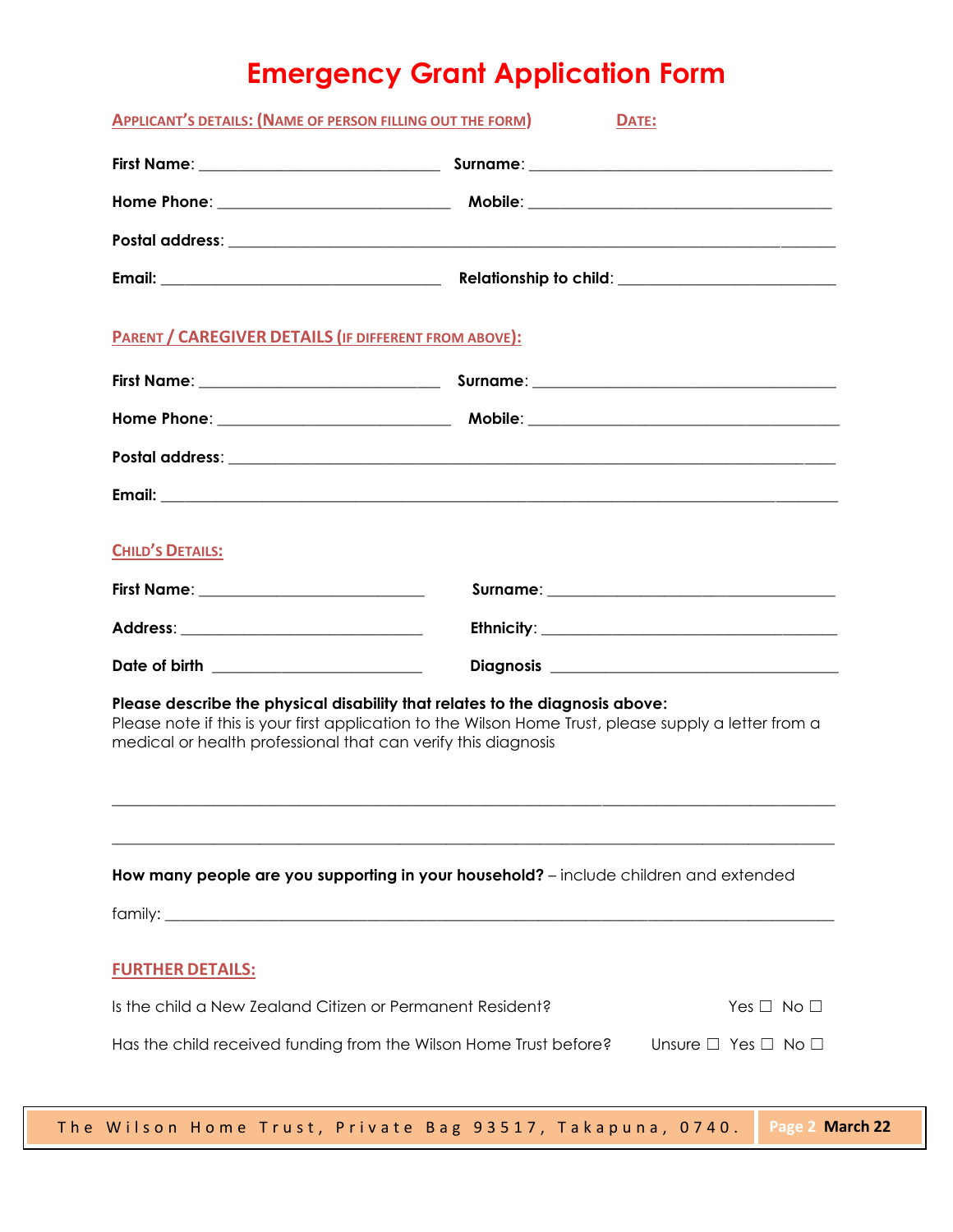If this is the first time you are applying for a Wilson Home Trust Grant, how did you hear about us?

 $\_$  ,  $\_$  ,  $\_$  ,  $\_$  ,  $\_$  ,  $\_$  ,  $\_$  ,  $\_$  ,  $\_$  ,  $\_$  ,  $\_$  ,  $\_$  ,  $\_$  ,  $\_$  ,  $\_$  ,  $\_$  ,  $\_$  ,  $\_$  ,  $\_$  ,  $\_$  ,  $\_$  ,  $\_$  ,  $\_$  ,  $\_$  ,  $\_$  ,  $\_$  ,  $\_$  ,  $\_$  ,  $\_$  ,  $\_$  ,  $\_$  ,  $\_$  ,  $\_$  ,  $\_$  ,  $\_$  ,  $\_$  ,  $\_$  ,

- ☐ Health Professional e.g. GP, OT, Paediatrician, etc.
- ☐ School
- ☐ Recommended by a friend or colleague
- ☐ Social Media
- ☐ Search Engine e.g. Google Chrome, etc.
- ☐ Other Please specify: \_\_\_\_\_\_\_\_\_\_\_\_\_\_\_\_\_\_\_\_\_\_\_\_\_\_\_\_\_\_\_\_\_\_\_\_\_\_\_\_\_\_\_\_\_\_\_\_\_\_\_\_\_\_\_\_\_\_\_\_\_\_\_\_\_

I permit The Wilson Home Trust to explore alternative funding options for this application:

Yes □ No □

**21**

#### **FINANCIAL NEED INFORMATION**

**Can you provide evidence of your weekly financial need** – e.g. Household income and expenses. If you need assistance, please call the Trust Administrator on 0800 948 787

| Income                                                                                  | \$ - Weekly                                                           |  |
|-----------------------------------------------------------------------------------------|-----------------------------------------------------------------------|--|
| Salary                                                                                  |                                                                       |  |
| Benefits / Pension                                                                      |                                                                       |  |
| Rental or business income                                                               |                                                                       |  |
| Other income ie interest                                                                |                                                                       |  |
| earned                                                                                  |                                                                       |  |
| <b>Total Income</b>                                                                     |                                                                       |  |
|                                                                                         |                                                                       |  |
| Spending                                                                                |                                                                       |  |
| Mortgage / Rent                                                                         |                                                                       |  |
| Food                                                                                    |                                                                       |  |
| Power and Heating                                                                       |                                                                       |  |
| Insurances                                                                              |                                                                       |  |
| Hire Purchase or loan                                                                   |                                                                       |  |
| repayments                                                                              |                                                                       |  |
| Vehicle and transport costs                                                             |                                                                       |  |
| Medical costs                                                                           |                                                                       |  |
| Other                                                                                   |                                                                       |  |
| <b>Total Spending</b>                                                                   |                                                                       |  |
| Please provide any other information that may assist the Grants Committee to understand |                                                                       |  |
|                                                                                         | your financial situation, e.g. saving to make house renovations, etc. |  |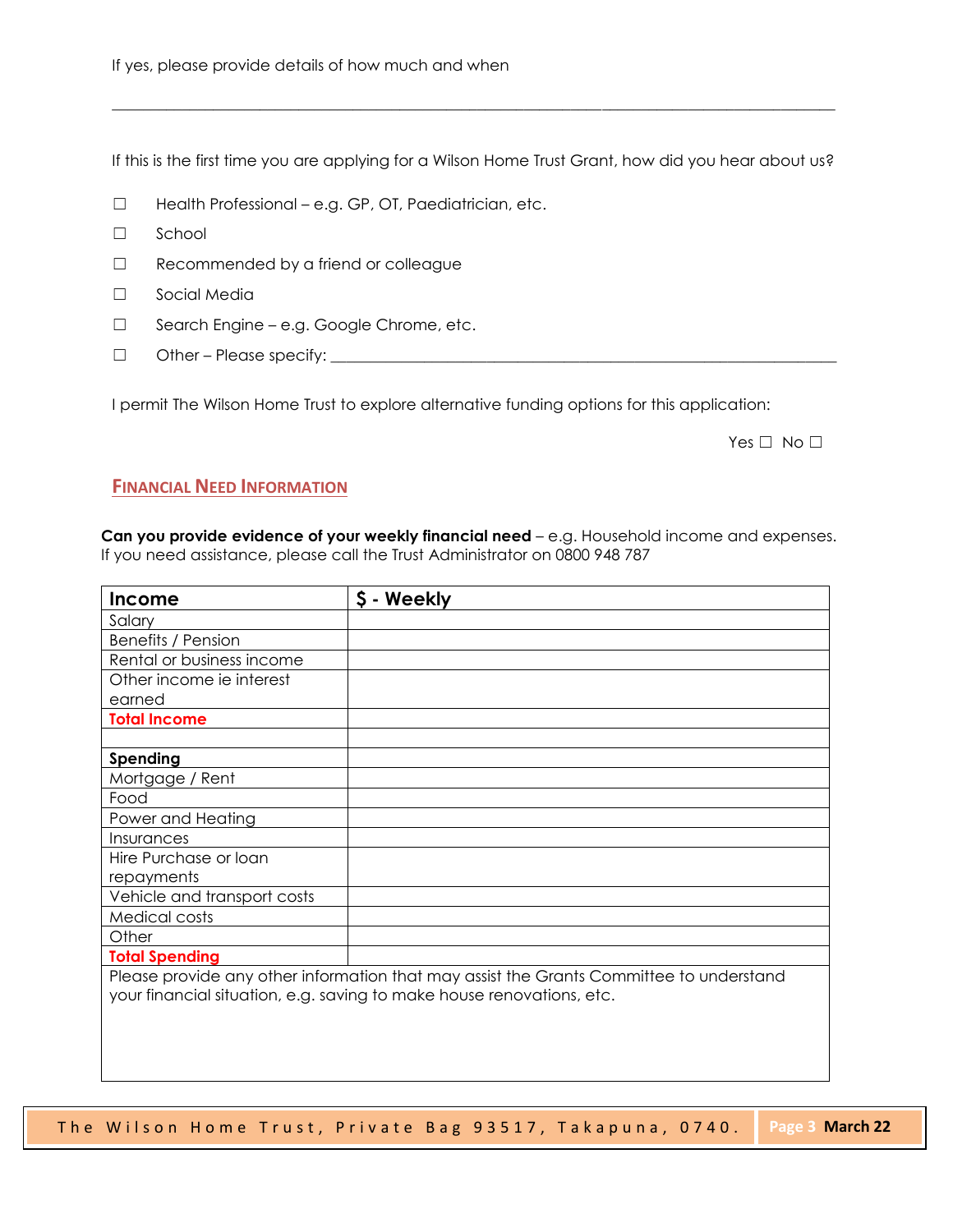#### **INFORMATION ABOUT THIS FUNDING REQUEST**

**Amount requested** (including GST): **\$\_\_\_\_\_\_\_\_\_\_\_\_\_\_\_\_\_\_\_\_\_\_\_\_**

**What do you need funding for?\_\_\_\_\_\_\_\_**\_\_\_\_\_\_\_\_\_\_\_\_\_\_\_\_\_\_\_\_\_\_\_\_\_\_\_\_\_\_\_\_\_\_\_\_\_\_\_\_\_\_\_\_\_\_\_\_\_\_\_\_\_\_\_

**Please provide information about why emergency assistance is required and any relevant information about your current financial situation:** \_\_\_\_\_\_\_\_\_\_\_\_\_\_\_\_\_\_\_\_\_\_\_\_\_\_\_\_\_\_\_\_\_\_\_\_\_\_\_\_\_\_\_\_

\_\_\_\_\_\_\_\_\_\_\_\_\_\_\_\_\_\_\_\_\_\_\_\_\_\_\_\_\_\_\_\_\_\_\_\_\_\_\_\_\_\_\_\_\_\_\_\_\_\_\_\_\_\_\_\_\_\_\_\_\_\_\_\_\_\_\_\_\_\_\_\_\_\_\_\_\_\_\_\_\_\_\_\_\_\_\_\_\_\_\_\_\_

\_\_\_\_\_\_\_\_\_\_\_\_\_\_\_\_\_\_\_\_\_\_\_\_\_\_\_\_\_\_\_\_\_\_\_\_\_\_\_\_\_\_\_\_\_\_\_\_\_\_\_\_\_\_\_\_\_\_\_\_\_\_\_\_\_\_\_\_\_\_\_\_\_\_\_\_\_\_\_\_\_\_\_\_\_\_\_\_\_\_\_\_

\_\_\_\_\_\_\_\_\_\_\_\_\_\_\_\_\_\_\_\_\_\_\_\_\_\_\_\_\_\_\_\_\_\_\_\_\_\_\_\_\_\_\_\_\_\_\_\_\_\_\_\_\_\_\_\_\_\_\_\_\_\_\_\_\_\_\_\_\_\_\_\_\_\_\_\_\_\_\_\_\_\_\_\_\_\_\_\_\_\_\_\_\_

| Have you in the last 12 months sought assistance with budgeting? | $Yes \Box No \Box$ |  |
|------------------------------------------------------------------|--------------------|--|
| Would you like a Trust staff member to follow up with you?       | $Yes \Box No \Box$ |  |
| Do you have access to the internet at home?                      | $Yes \Box No \Box$ |  |
| Do you have access to a computer/tablet at home?                 | $Yes \Box No \Box$ |  |
|                                                                  |                    |  |

**\_\_\_\_\_\_\_\_\_\_\_\_\_\_\_\_\_\_\_\_\_\_\_\_\_\_\_\_\_\_\_\_\_\_\_\_\_\_\_\_\_\_\_\_\_\_\_\_\_\_\_\_\_\_\_\_\_\_\_\_\_\_\_\_\_\_\_\_\_\_\_\_\_\_\_\_\_\_\_\_\_\_\_\_\_\_\_\_\_\_\_\_\_**

**\_\_\_\_\_\_\_\_\_\_\_\_\_\_\_\_\_\_\_\_\_\_\_\_\_\_\_\_\_\_\_\_\_\_\_\_\_\_\_\_\_\_\_\_\_\_\_\_\_\_\_\_\_\_\_\_\_\_\_\_\_\_\_\_\_\_\_\_\_\_\_\_\_\_\_\_\_\_\_\_\_\_\_\_\_\_\_\_\_\_\_\_\_**

#### **MONTHLY NEWSLETTER:**

| I would like to receive the enews from The Wilson Home Trust: | $Yes \Box No \Box$ |  |
|---------------------------------------------------------------|--------------------|--|
| If yes, please supply email address below:                    |                    |  |
| Email address:                                                |                    |  |

**21**